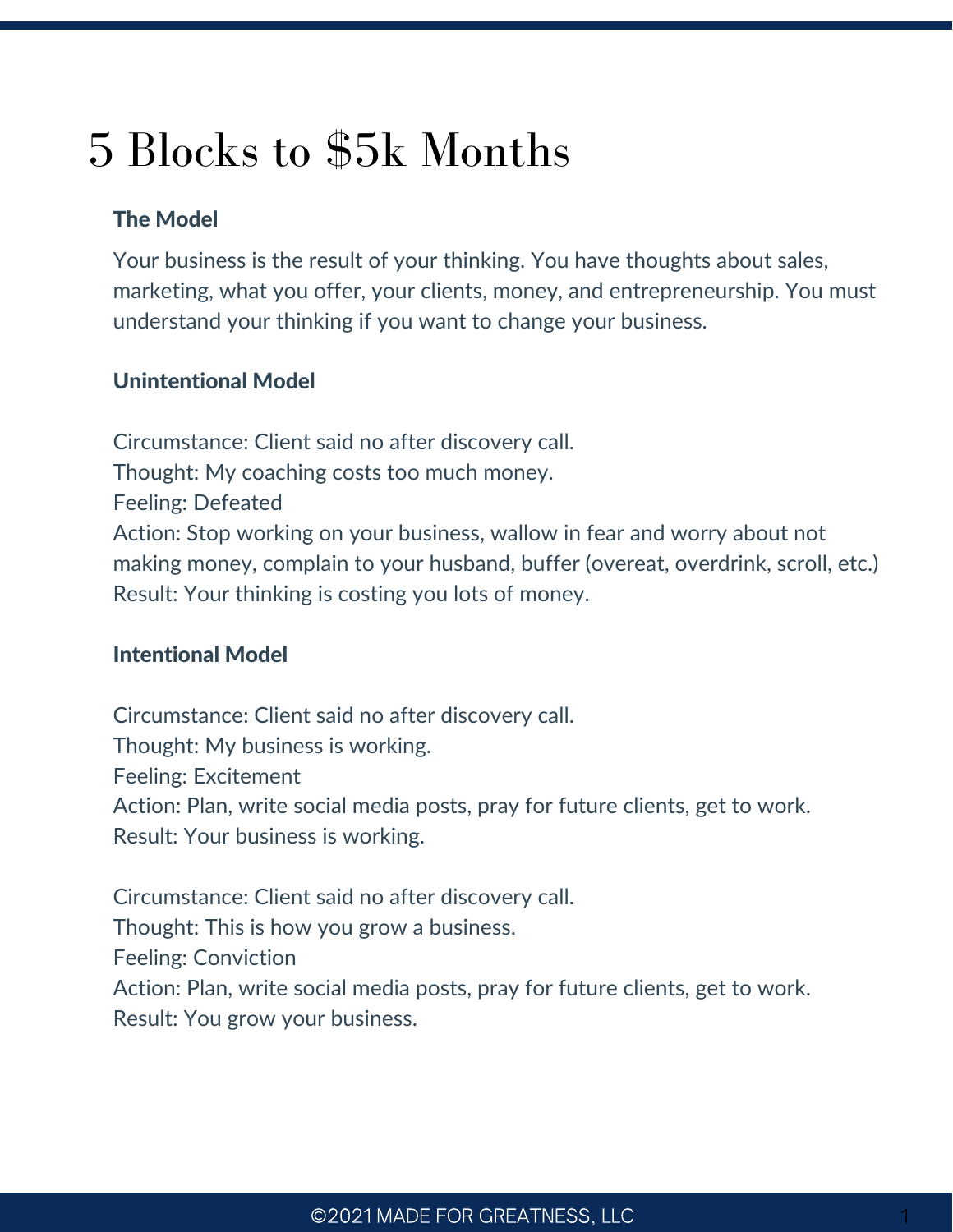# The Model

You're going to learn The Model and it has the power to radically change your life. This is the exact tool my clients use to make more money and enjoy their businesses more. Fill in an Unintentional model and an Intentional model below!

## **Unintentional Model**

| $\begin{pmatrix} 0 \end{pmatrix}$ |  |
|-----------------------------------|--|
|                                   |  |
| T<br>T<br>T<br>T                  |  |
|                                   |  |
|                                   |  |

## **Intentional Model**

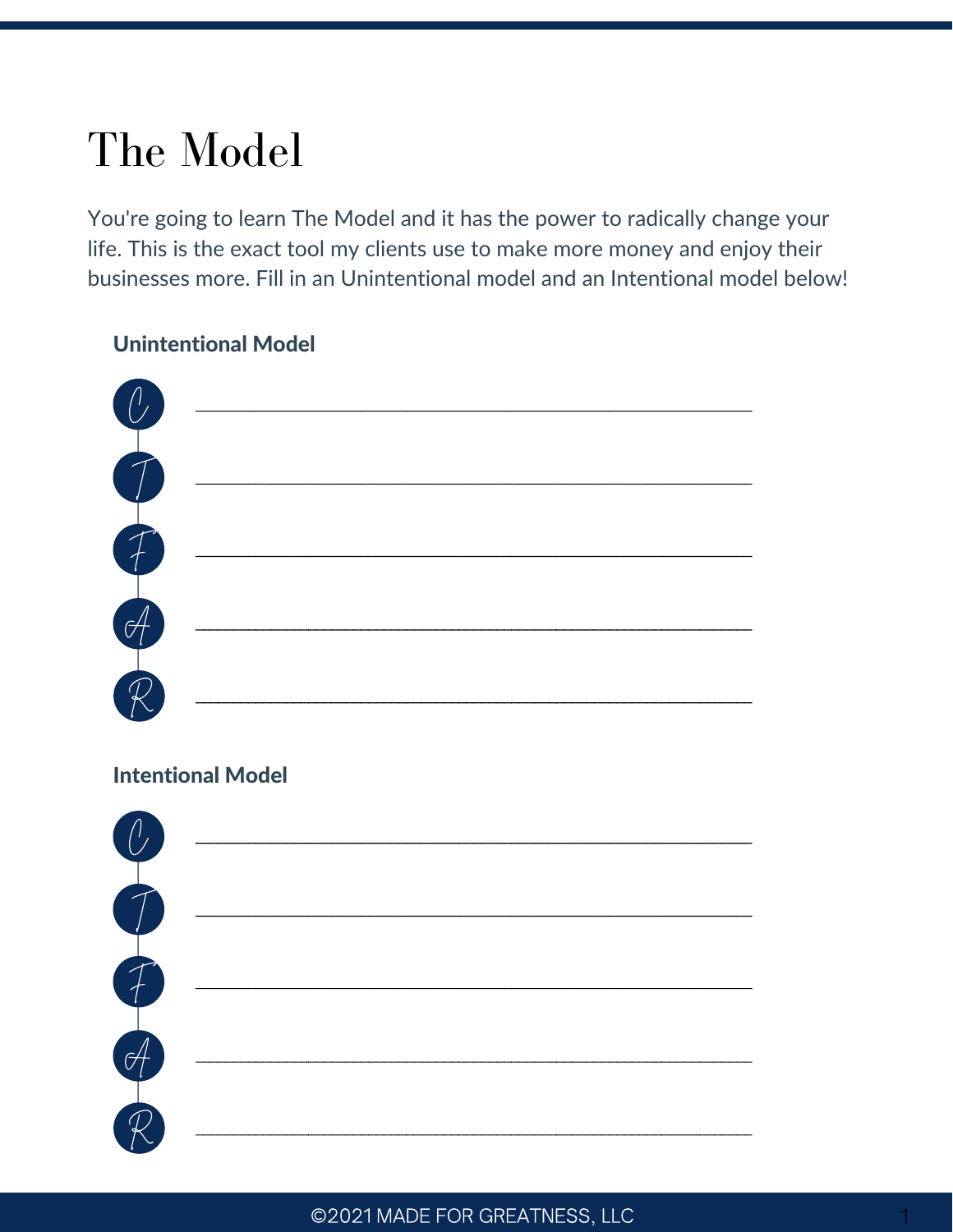# Your Thoughts...

## About Money

### About Yourself

## About Your Business

### About Sales/Marketing